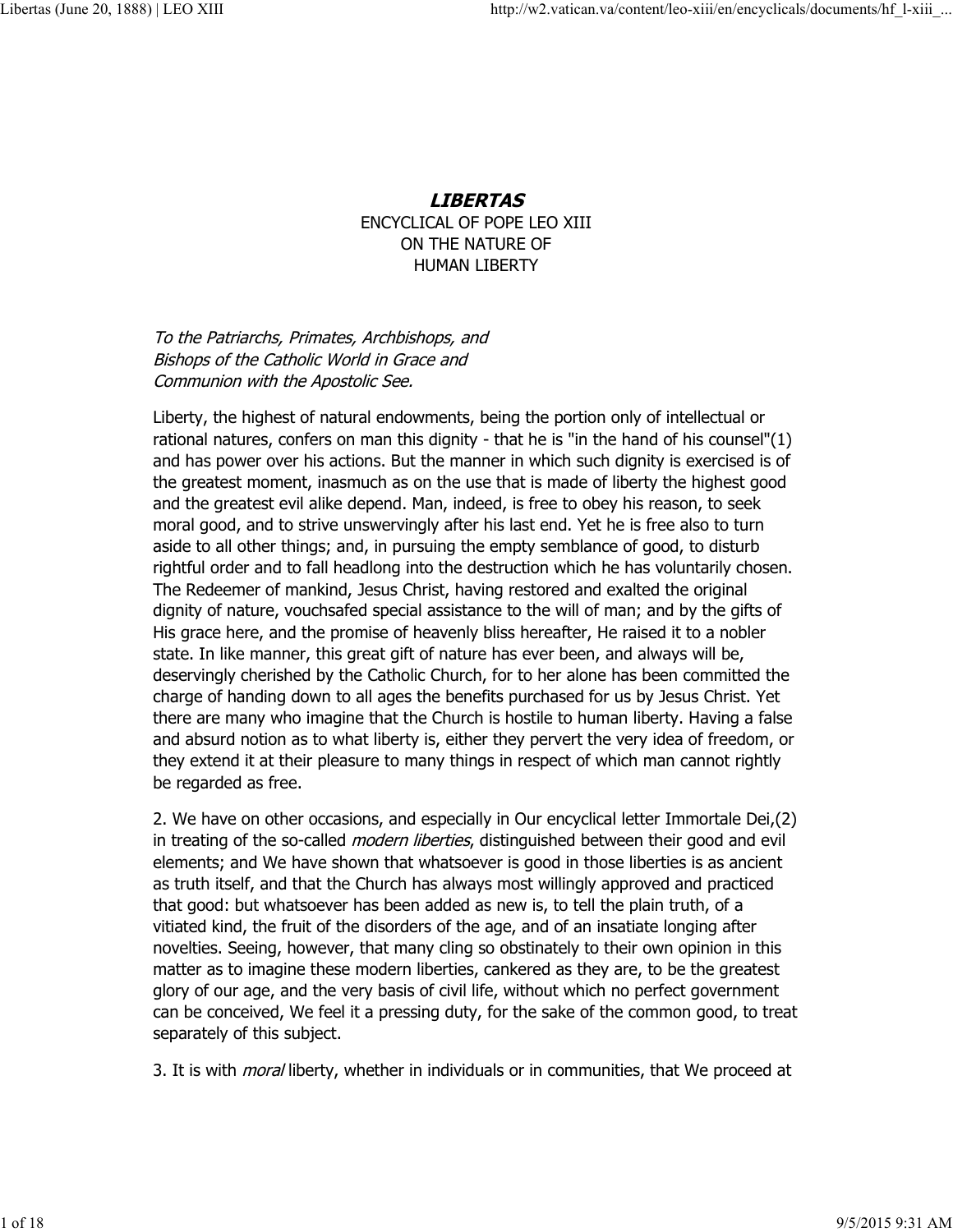once to deal. But, first of all, it will be well to speak briefly of *natural* liberty; for, though it is distinct and separate from moral liberty, natural freedom is the fountainhead from which liberty of whatsoever kind flows, sua vi suaque sponte. The unanimous consent and judgment of men, which is the trusty voice of nature, recognizes this natural liberty in those only who are endowed with intelligence or reason; and it is by his use of this that man is rightly regarded as responsible for his actions. For, while other animate creatures follow their senses, seeking good and avoiding evil only by instinct, man has reason to guide him in each and every act of his life. Reason sees that whatever things that are held to be good upon earth may exist or may not, and discerning that none of them are of necessity for us, it leaves the will free to choose what it pleases. But man can judge of this contingency, as We say, only because he has a soul that is simple, spiritual, and intellectual - a soul, therefore, which is not produced by matter, and does not depend on matter for its existence; but which is created immediately by God, and, far surpassing the condition of things material, has a life and action of its own so that, knowing the unchangeable and necessary reasons of what is true and good, it sees that no particular kind of good is necessary to us. When, therefore, it is established that man's soul is immortal and endowed with reason and not bound up with things material, the foundation of natural liberty is at once most firmly laid.

4. As the Catholic Church declares in the strongest terms the simplicity, spirituality, and immortality of the soul, so with unequalled constancy and publicity she ever also asserts its freedom. These truths she has always taught, and has sustained them as a dogma of faith, and whensoever heretics or innovators have attacked the liberty of man, the Church has defended it and protected this noble possession from destruction. History bears witness to the energy with which she met the fury of the Manichaeans and others like them; and the earnestness with which in later years she defended human liberty at the Council of Trent, and against the followers of Jansenius, is known to all. At no time, and in no place, has she held truce with *fatalism*.

5. Liberty, then, as We have said, belongs only to those who have the gift of reason or intelligence. Considered as to its nature, it is the faculty of choosing means fitted for the end proposed, for he is master of his actions who can choose one thing out of many. Now, since everything chosen as a means is viewed as good or useful, and since good, as such, is the proper object of our desire, it follows that freedom of choice is a property of the will, or, rather, is identical with the will in so far as it has in its action the faculty of choice. But the will cannot proceed to act until it is enlightened by the knowledge possessed by the intellect. In other words, the good wished by the will is necessarily good in so far as it is known by the intellect; and this the more, because in all voluntary acts choice is subsequent to a judgment upon the truth of the good presented, declaring to which good preference should be given. No sensible man can doubt that judgment is an act of reason, not of the will. The end, or object, both of the rational will and of its liberty is that good only which is in conformity with reason.

6. Since, however, both these faculties are imperfect, it is possible, as is often seen,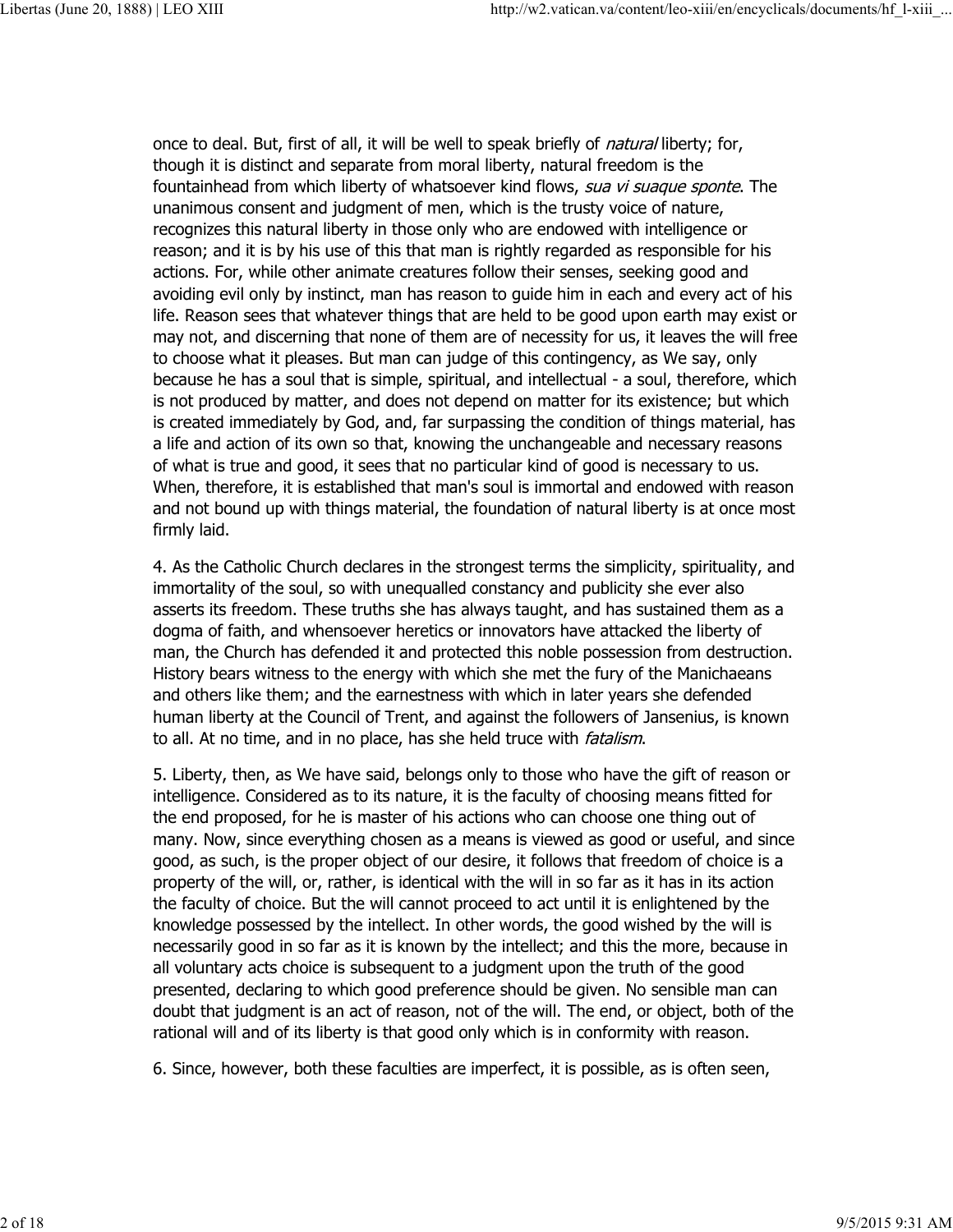that the reason should propose something which is not really good, but which has the appearance of good, and that the will should choose accordingly. For, as the possibility of error, and actual error, are defects of the mind and attest its imperfection, so the pursuit of what has a false appearance of good, though a proof of our freedom, just as a disease is a proof of our vitality, implies defect in human liberty. The will also, simply because of its dependence on the reason, no sooner desires anything contrary thereto than it abuses its freedom of choice and corrupts its very essence. Thus it is that the infinitely perfect God, although supremely free, because of the supremacy of His intellect and of His essential goodness, nevertheless cannot choose evil; neither can the angels and saints, who enjoy the beatific vision. St. Augustine and others urged most admirably against the Pelagians that, if the possibility of deflection from good belonged to the essence or perfection of liberty, then God, Jesus Christ, and the angels and saints, who have not this power, would have no liberty at all, or would have less liberty than man has in his state of pilgrimage and imperfection. This subject is often discussed by the Angelic Doctor in his demonstration that the possibility of sinning is not freedom, but slavery. It will suffice to quote his subtle commentary on the words of our Lord: "Whosoever committeth sin is the slave of sin."(3) "Everything," he says, "is that which belongs to it a naturally. When, therefore, it acts through a power outside itself, it does not act of itself, but through another, that is, as a slave. But man is by nature rational. When, therefore, he acts according to reason, he acts of himself and according to his free will; and this is liberty. Whereas, when he sins, he acts in opposition to reason, is moved by another, and is the victim of foreign misapprehensions. Therefore, `Whosoever committeth sin is the slave of sin.' "(4) Even the heathen philosophers clearly recognized this truth, especially they who held that the wise man alone is free; and by the term "wise man" was meant, as is well known, the man trained to live in accordance with his nature, that is, in justice and virtue.

7. Such, then, being the condition of human liberty, it necessarily stands in need of light and strength to direct its actions to good and to restrain them from evil. Without this, the freedom of our will would be our ruin. First of all, there must be *law*; that is, a fixed rule of teaching what is to be done and what is to be left undone. This rule cannot affect the lower animals in any true sense, since they act of necessity, following their natural instinct, and cannot of themselves act in any other way. On the other hand, as was said above, he who is free can either act or not act, can do this or do that, as he pleases, because his judgment precedes his choice. And his judgment not only decides what is right or wrong of its own nature, but also what is practically good and therefore to be chosen, and what is practically evil and therefore to be avoided. In other words, the reason prescribes to the will what it should seek after or shun, in order to the eventual attainment of man's last end, for the sake of which all his actions ought to be performed. This ordination of reason is called law. In man's free will, therefore, or in the moral necessity of our voluntary acts being in accordance with reason, lies the very root of the necessity of law. Nothing more foolish can be uttered or conceived than the notion that, because man is free by nature, he is therefore exempt from law. Were this the case, it would follow that to become free we must be deprived of reason; whereas the truth is that we are bound to submit to law precisely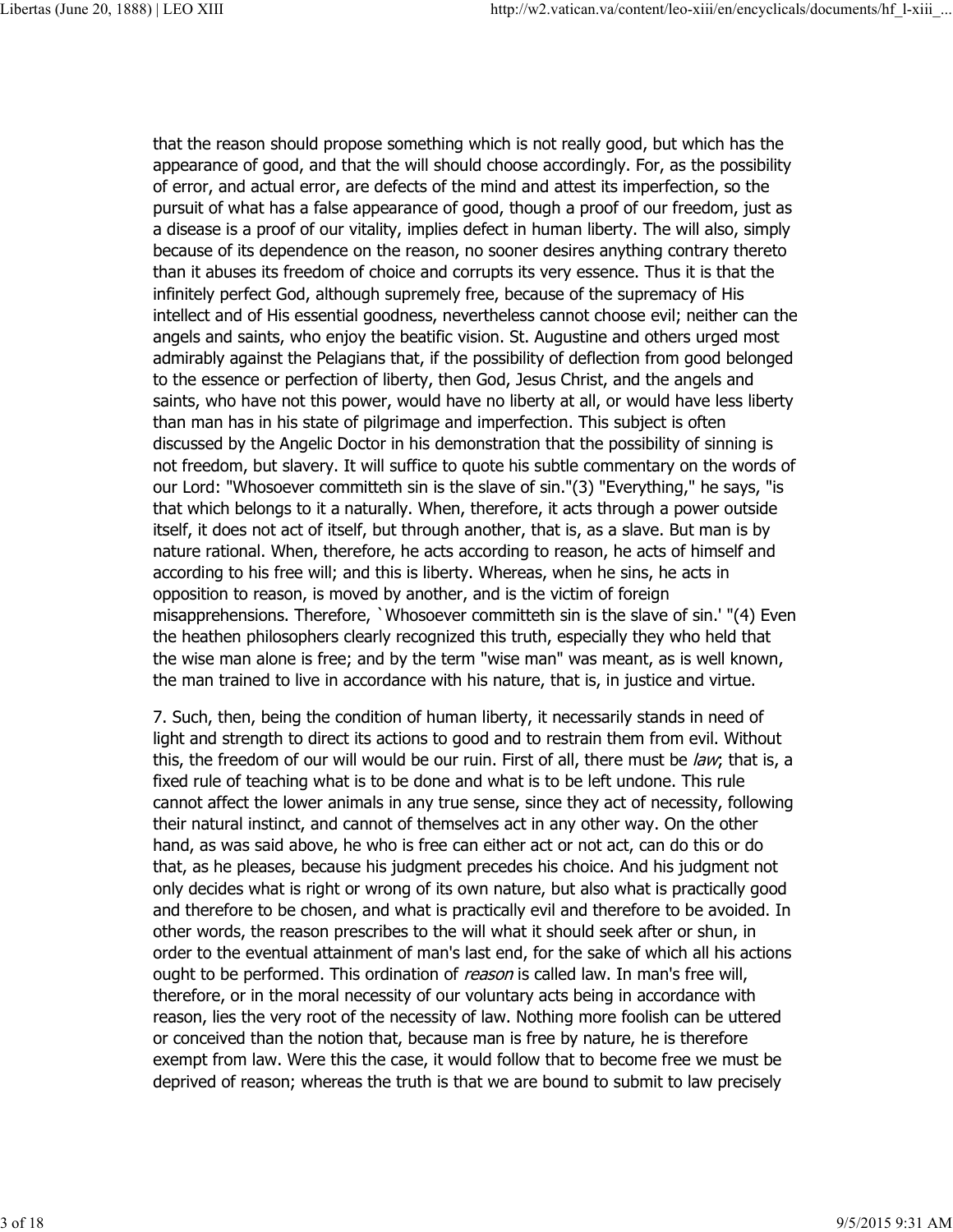because we are free by our very nature. For, law is the guide of man's actions; it turns him toward good by its rewards, and deters him from evil by its punishments.

8. Foremost in this office comes the *natural law*, which is written and engraved in the mind of every man; and this is nothing but our reason, commanding us to do right and forbidding sin. Nevertheless, all prescriptions of human reason can have force of law only inasmuch as they are the voice and the interpreters of some higher power on which our reason and liberty necessarily depend. For, since the force of law consists in the imposing of obligations and the granting of rights, authority is the one and only foundation of all law - the power, that is, of fixing duties and defining rights, as also of assigning the necessary sanctions of reward and chastisement to each and all of its commands. But all this, clearly, cannot be found in man, if, as his own supreme legislator, he is to be the rule of his own actions. It follows, therefore, that the law of nature is the same thing as the *eternal law*, implanted in rational creatures, and inclining them *to their right action and end*; and can be nothing else but the eternal reason of God, the Creator and Ruler of all the world. To this rule of action and restraint of evil God has vouchsafed to give special and most suitable aids for strengthening and ordering the human will. The first and most excellent of these is the power of His divine *grace*, whereby the mind can be enlightened and the will wholesomely invigorated and moved to the constant pursuit of moral good, so that the use of our inborn liberty becomes at once less difficult and less dangerous. Not that the divine assistance hinders in any way the free movement of our will; just the contrary, for grace works inwardly in man and in harmony with his natural inclinations, since it flows from the very Creator of his mind and will, by whom all things are moved in conformity with their nature. As the Angelic Doctor points out, it is because divine grace comes from the Author of nature that it is so admirably adapted to be the safeguard of all natures, and to maintain the character, efficiency, and operations of each.

9. What has been said of the liberty of individuals is no less applicable to them when considered as bound together in civil society. For, what reason and the natural law do for individuals, that *human law*, promulgated for their good, does for the citizens of States. Of the laws enacted by men, some are concerned with what is good or bad by its very nature; and they command men to follow after what is right and to shun what is wrong, adding at the same time a suitable sanction. But such laws by no means derive their origin from civil society, because, just as civil society did not create human nature, so neither can it be said to be the author of the good which befits human nature, or of the evil which is contrary to it. Laws come before men live together in society, and have their origin in the natural, and consequently in the eternal, law. The precepts, therefore, of the natural law, contained bodily in the laws of men, have not merely the force of human law, but they possess that higher and more august sanction which belongs to the law of nature and the eternal law. And within the sphere of this kind of laws the duty of the civil legislator is, mainly, to keep the community in obedience by the adoption of a common discipline and by putting restraint upon refractory and viciously inclined men, so that, deterred from evil, they may turn to what is good, or at any rate may avoid causing trouble and disturbance to the State. Now,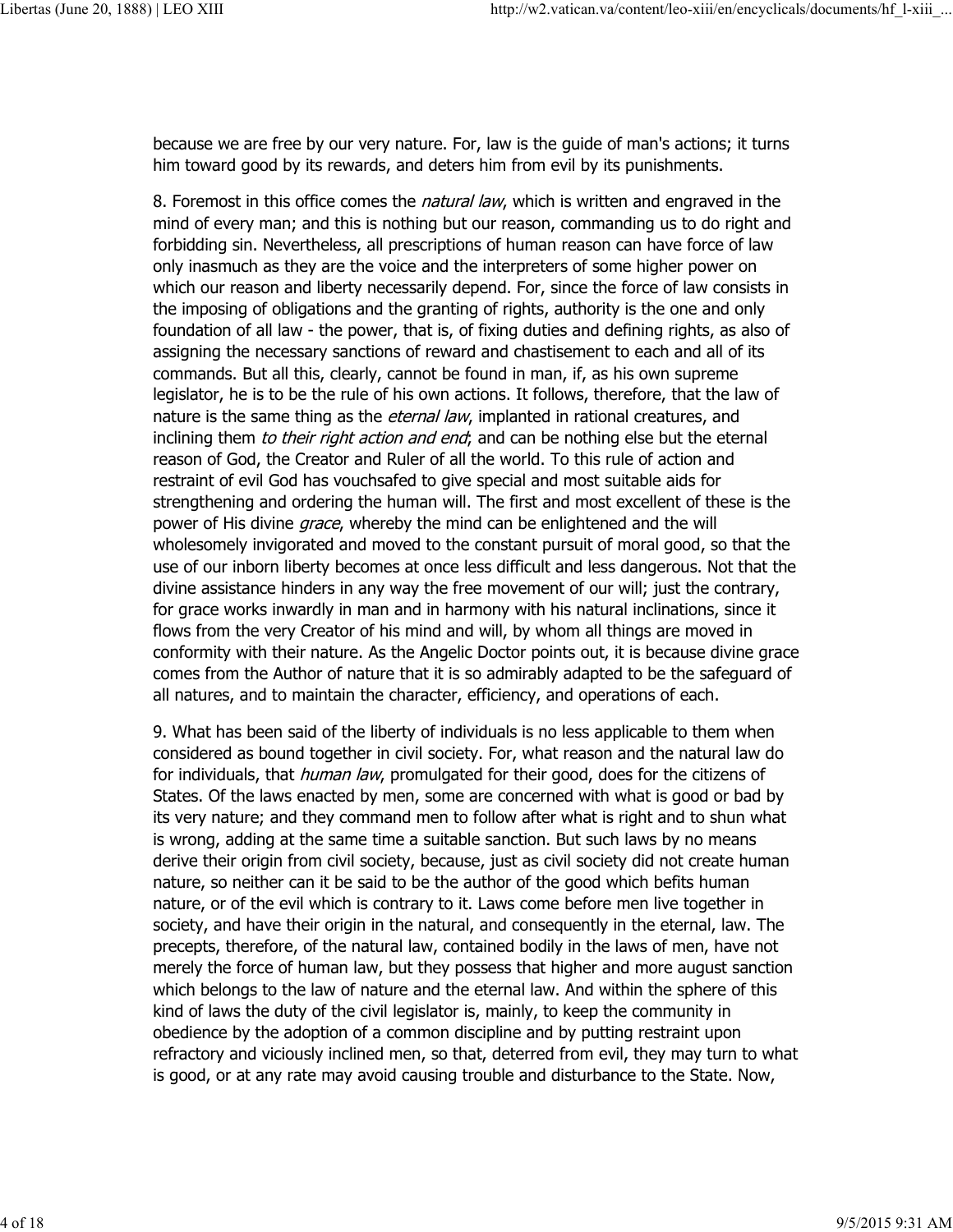there are other enactments of the civil authority, which do not follow directly, but somewhat remotely, from the natural law, and decide many points which the law of nature treats only in a general and indefinite way. For instance, though nature commands all to contribute to the public peace and prosperity, whatever belongs to the manner, and circumstances, and conditions under which such service is to be rendered must be determined by the wisdom of men and not by nature herself. It is in the constitution of these particular rules of life, suggested by reason and prudence, and put forth by competent authority, that human law, properly so called, consists, binding all citizens to work together for the attainment of the common end proposed to the community, and forbidding them to depart from this end, and, in so far as human law is in conformity with the dictates of nature, leading to what is good, and deterring from evil.

10. From this it is manifest that the eternal law of God is the sole standard and rule of human liberty, not only in each individual man, but also in the community and civil society which men constitute when united. Therefore, the true liberty of human society does not consist in every man doing what he pleases, for this would simply end in turmoil and confusion, and bring on the overthrow of the State; but rather in this, that through the injunctions of the civil law all may more easily conform to the prescriptions of the eternal law. Likewise, the liberty of those who are in authority does not consist in the power to lay unreasonable and capricious commands upon their subjects, which would equally be criminal and would lead to the ruin of the commonwealth; but the binding force of human laws is in this, that they are to be regarded as applications of the eternal law, and incapable of sanctioning anything which is not contained in the eternal law, as in the principle of all law. Thus, St. Augustine most wisely says: "I think that you can see, at the same time, that there is nothing just and lawful in that temporal law, unless what men have gathered from this eternal law."(5) If, then, by anyone in authority, something be sanctioned out of conformity with the principles of right reason, and consequently hurtful to the commonwealth, such an enactment can have no binding force of law, as being no rule of justice, but certain to lead men away from that good which is the very end of civil society.

11. Therefore, the nature of human liberty, however it be considered, whether in individuals or in society, whether in those who command or in those who obey, supposes the necessity of obedience to some supreme and eternal law, which is no other than the authority of God, commanding good and forbidding evil. And, so far from this most just authority of God over men diminishing, or even destroying their liberty, it protects and perfects it, for the real perfection of all creatures is found in the prosecution and attainment of their respective ends; but the supreme end to which human liberty must aspire is God.

12. These precepts of the truest and highest teaching, made known to us by the light of reason itself, the Church, instructed by the example and doctrine of her divine Author, has ever propagated and asserted; for she has ever made them the measure of her office and of her teaching to the Christian nations. As to morals, the laws of the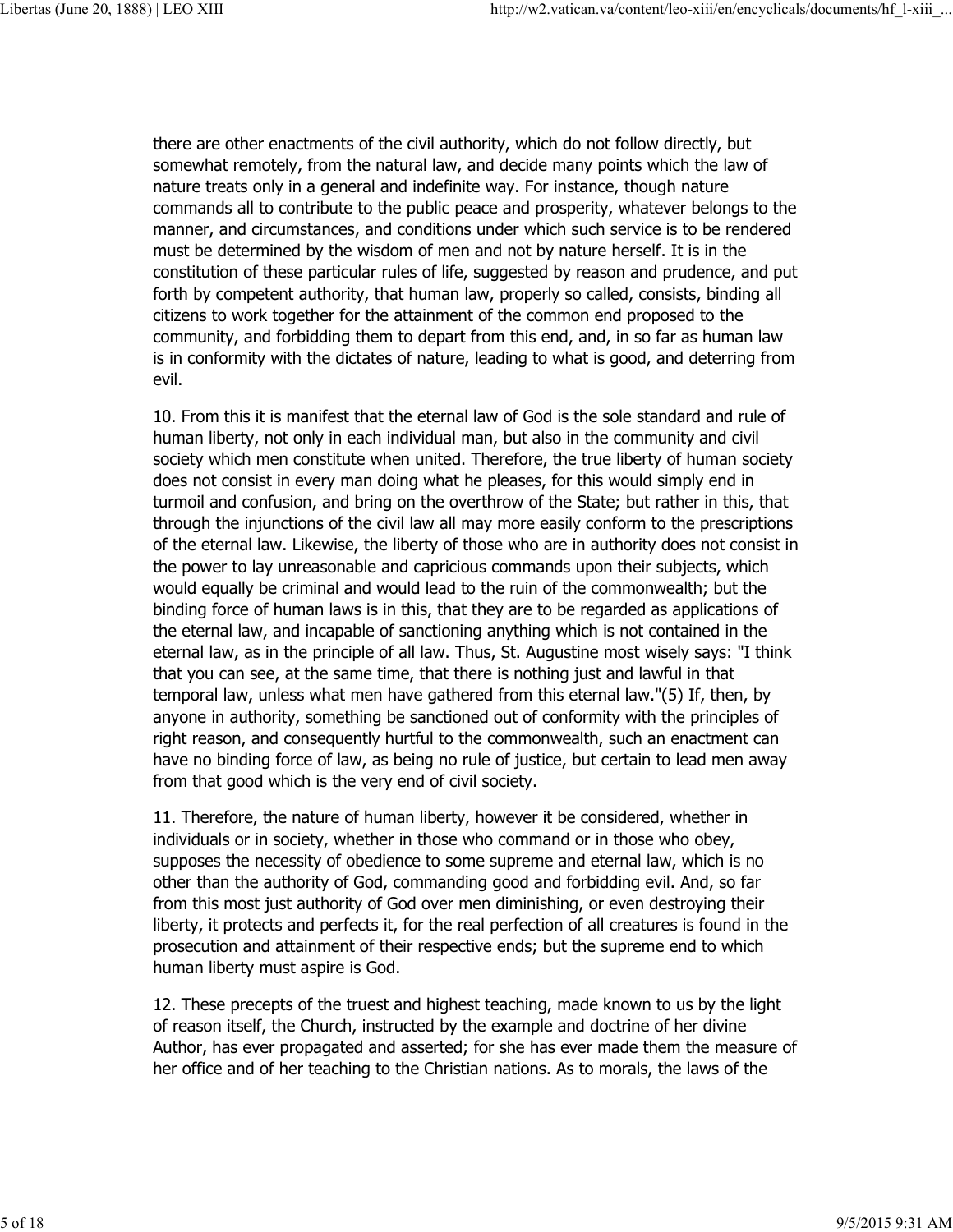Gospel not only immeasurably surpass the wisdom of the heathen, but are an invitation and an introduction to a state of holiness unknown to the ancients; and, bringing man nearer to God, they make him at once the possessor of a more perfect liberty. Thus, the powerful influence of the Church has ever been manifested in the custody and protection of the civil and political liberty of the people. The enumeration of its merits in this respect does not belong to our present purpose. It is sufficient to recall the fact that slavery, that old reproach of the heathen nations, was mainly abolished by the beneficent efforts of the Church. The impartiality of law and the true brotherhood of man were first asserted by Jesus Christ; and His apostles re-echoed His voice when they declared that in future there was to be neither Jew, nor Gentile, nor barbarian, nor Scythian, but all were brothers in Christ. So powerful, so conspicuous, in this respect is the influence of the Church that experience abundantly testifies how savage customs are no longer possible in any land where she has once set her foot; but that gentleness speedily takes the place of cruelty, and the light of truth quickly dispels the darkness of barbarism. Nor has the Church been less lavish in the benefits she has conferred on civilized nations in every age, either by resisting the tyranny of the wicked, or by protecting the innocent and helpless from injury, or, finally, by using her influence in the support of any form of government which commended itself to the citizens at home, because of its justice, or was feared by their enemies without, because of its power.

13. Moreover, the highest duty is to respect authority, and obediently to submit to just law; and by this the members of a community are effectually protected from the wrong-doing of evil men. Lawful power is from God, "and whosoever resisteth authority resisteth the ordinance of God' ;(6) wherefore, obedience is greatly ennobled when subjected to an authority which is the most just and supreme of all. But where the power to command is wanting, or where a law is enacted contrary to reason, or to the eternal law, or to some ordinance of God, obedience is unlawful, lest, while obeying man, we become disobedient to God. Thus, an effectual barrier being opposed to tyranny, the authority in the State will not have all its own way, but the interests and rights of all will be safeguarded - the rights of individuals, of domestic society, and of all the members of the commonwealth; all being free to live according to law and right reason; and in this, as We have shown, true liberty really consists.

14. If when men discuss the question of liberty they were careful to grasp its true and legitimate meaning, such as reason and reasoning have just explained, they would never venture to affix such a calumny on the Church as to assert that she is the foe of individual and public liberty. But many there are who follow in the footsteps of Lucifer, and adopt as their own his rebellious cry, "I will not serve"; and consequently substitute for true liberty what is sheer and most foolish license. Such, for instance, are the men belonging to that widely spread and powerful organization, who, usurping the name of liberty, style themselves liberals.

15. What *naturalists* or *rationalists* aim at in philosophy, that the supporters of liberalism, carrying out the principles laid down by naturalism, are attempting in the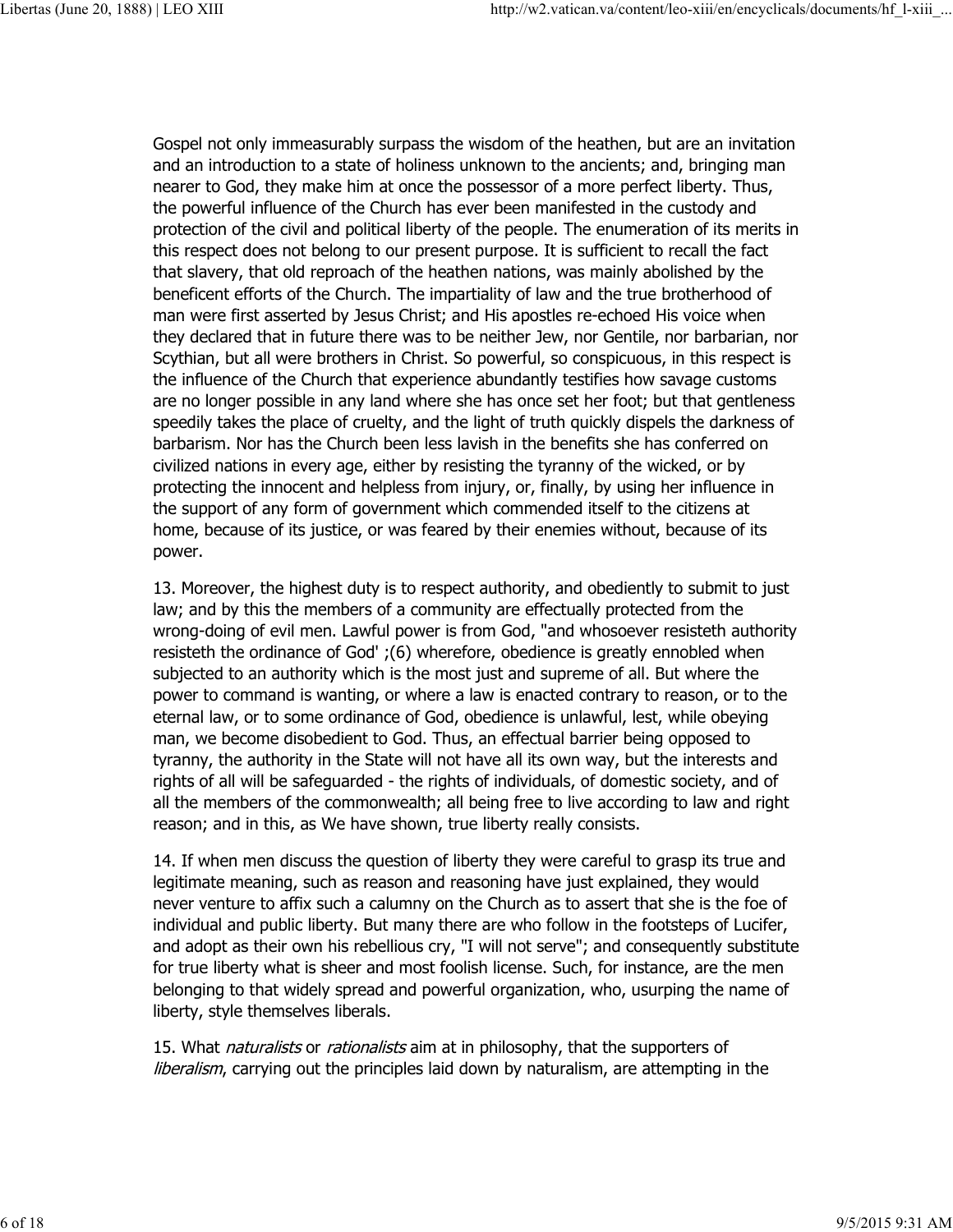domain of morality and politics. The fundamental doctrine of rationalism is the supremacy of the human reason, which, refusing due submission to the divine and eternal reason, proclaims its own independence, and constitutes itself the supreme principle and source and judge of truth. Hence, these followers of liberalism deny the existence of any divine authority to which obedience is due, and proclaim that every man is the law to himself; from which arises that ethical system which they style independent morality, and which, under the guise of liberty, exonerates man from any obedience to the commands of God, and substitutes a boundless license. The end of all this it is not difficult to foresee, especially when society is in question. For, when once man is firmly persuaded that he is subject to no one, it follows that the efficient cause of the unity of civil society is not to be sought in any principle external to man, or superior to him, but simply in the free will of individuals; that the authority in the State comes from the people only; and that, just as every man's individual reason is his only rule of life, so the collective reason of the community should be the supreme guide in the management of all public affairs. Hence the doctrine of the supremacy of the greater number, and that all right and all duty reside in the majority. But, from what has been said, it is clear that all this is in contradiction to reason. To refuse any bond of union between man and civil society, on the one hand, and God the Creator and consequently the supreme Law-giver, on the other, is plainly repugnant to the nature, not only of man, but of all created things; for, of necessity, all effects must in some proper way be connected with their cause; and it belongs to the perfection of every nature to contain itself within that sphere and grade which the order of nature has assigned to it, namely, that the lower should be subject and obedient to the higher.

16. Moreover, besides this, a doctrine of such character is most hurtful both to individuals and to the State. For, once ascribe to human reason the only authority to decide what is true and what is good, and the real distinction between good and evil is destroyed; honor and dishonor differ not in their nature, but in the opinion and judgment of each one; pleasure is the measure of what is lawful; and, given a code of morality which can have little or no power to restrain or quiet the unruly propensities of man, a way is naturally opened to universal corruption. With reference also to public affairs: authority is severed from the true and natural principle whence it derives all its efficacy for the common good; and the law determining what it is right to do and avoid doing is at the mercy of a majority. Now, this is simply a road leading straight to tyranny. The empire of God over man and civil society once repudiated, it follows that religion, as a public institution, can have no claim to exist, and that everything that belongs to religion will be treated with complete indifference. Furthermore, with ambitious designs on sovereignty, tumult and sedition will be common amongst the people; and when duty and conscience cease to appeal to them, there will be nothing to hold them back but force, which of itself alone is powerless to keep their covetousness in check. Of this we have almost daily evidence in the conflict with socialists and members of other seditious societies, who labor unceasingly to bring about revolution. It is for those, then, who are capable of forming a just estimate of things to decide whether such doctrines promote that true liberty which alone is worthy of man, or rather, pervert and destroy it.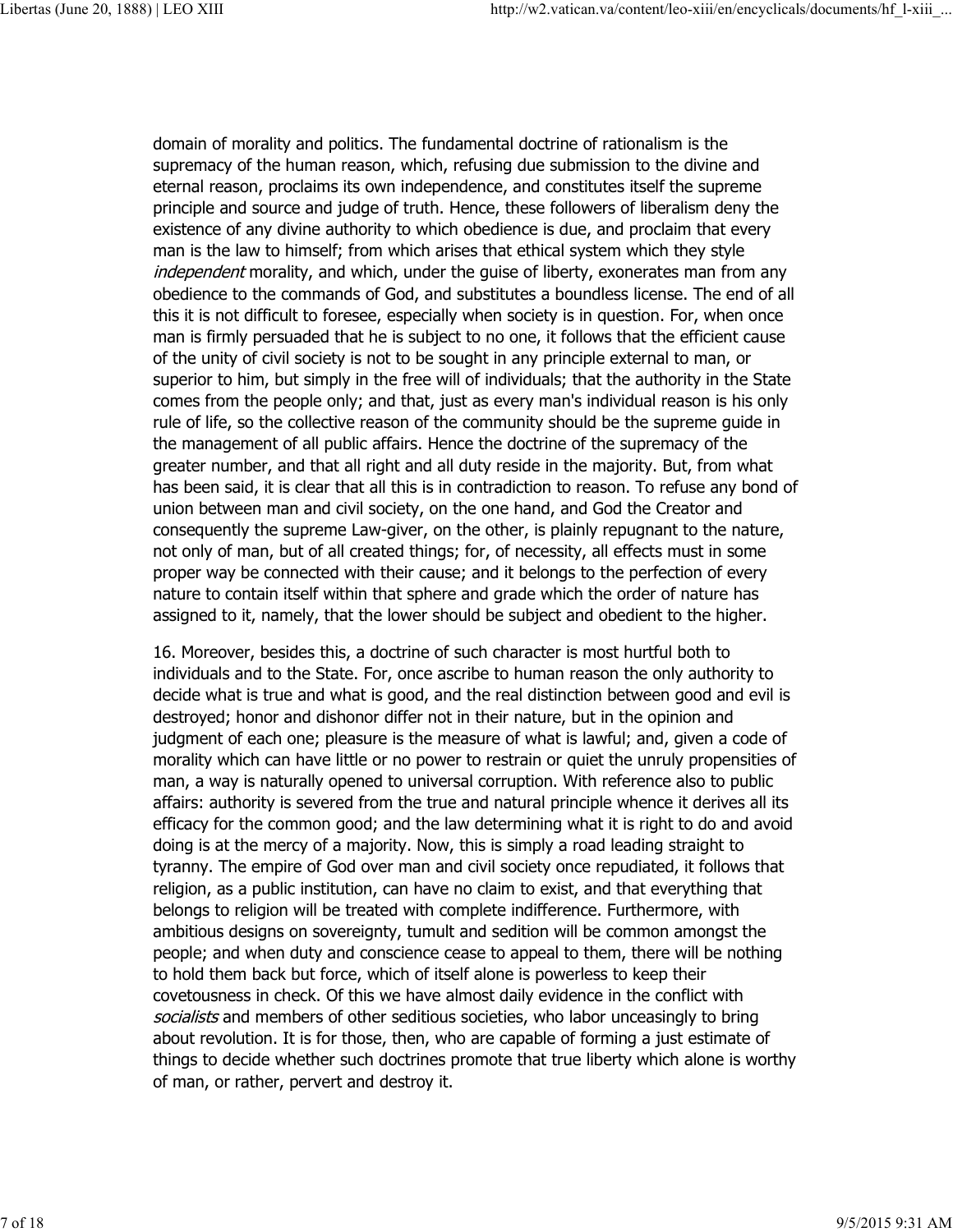17. There are, indeed, some adherents of liberalism who do not subscribe to these opinions, which we have seen to be fearful in their enormity, openly opposed to the truth, and the cause of most terrible evils. Indeed, very many amongst them, compelled by the force of truth, do not hesitate to admit that such liberty is vicious, nay, is simple license, whenever intemperate in its claims, to the neglect of truth and justice; and therefore they would have liberty ruled and directed by right reason, and consequently subject to the natural law and to the divine eternal law. But here they think they may stop, holding that man as a free being is bound by no law of God except such as He makes known to us through our natural reason. In this they are plainly inconsistent. For if - as they must admit, and no one can rightly deny - the will of the Divine Law-giver is to be obeyed, because every man is under the power of God, and tends toward Him as his end, it follows that no one can assign limits to His legislative authority without failing in the obedience which is due. Indeed, if the human mind be so presumptuous as to define the nature and extent of God's rights and its own duties, reverence for the divine law will be apparent rather than real, and arbitrary judgment will prevail over the authority and providence of God. Man must, therefore, take his standard of a loyal and religious life from the eternal law; and from all and every one of those laws which God, in His infinite wisdom and power, has been pleased to enact, and to make known to us by such clear and unmistakable signs as to leave no room for doubt. And the more so because laws of this kind have the same origin, the same author, as the eternal law, are absolutely in accordance with right reason, and perfect the natural law. These laws it is that embody the government of God, who graciously guides and directs the intellect and the will of man lest these fall into error. Let, then, that continue to remain in a holy and inviolable union which neither can nor should be separated; and in all things-for this is the dictate of right reason itself-let God be dutifully and obediently served.

18. There are others, somewhat more moderate though not more consistent, who affirm that the morality of individuals is to be guided by the divine law, but not the morality of the State, for that in public affairs the commands of God may be passed over, and may be entirely disregarded in the framing of laws. Hence follows the fatal theory of the need of separation between Church and State. But the absurdity of such a position is manifest. Nature herself proclaims the necessity of the State providing means and opportunities whereby the community may be enabled to live properly, that is to say, according to the laws of God. For, since God is the source of all goodness and justice, it is absolutely ridiculous that the State should pay no attention to these laws or render them abortive by contrary enact menu. Besides, those who are in authority owe it to the commonwealth not only to provide for its external well-being and the conveniences of life, but still more to consult the welfare of men's souls in the wisdom of their legislation. But, for the increase of such benefits, nothing more suitable can be conceived than the laws which have God for their author; and, therefore, they who in their government of the State take no account of these laws abuse political power by causing it to deviate from its proper end and from what nature itself prescribes. And, what is still more important, and what We have more than once pointed out, although the civil authority has not the same proximate end as the spiritual, nor proceeds on the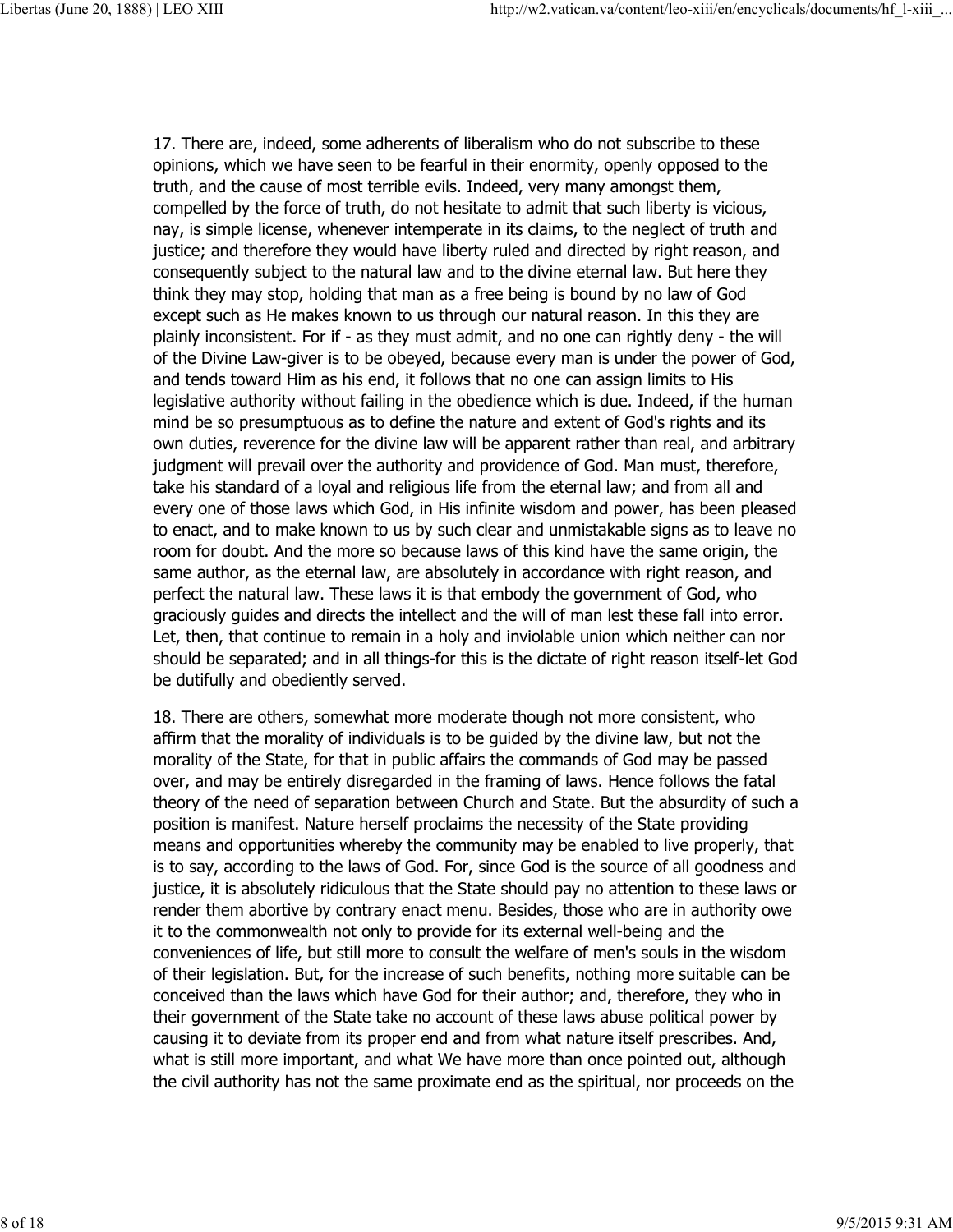same lines, nevertheless in the exercise of their separate powers they must occasionally meet. For their subjects are the same, and not infrequently they deal with the same objects, though in different ways. Whenever this occurs, since a state of conflict is absurd and manifestly repugnant to the most wise ordinance of God, there must necessarily exist some order or mode of procedure to remove the occasions of difference and contention, and to secure harmony in all things. This harmony has been not inaptly compared to that which exists between the body and the soul for the well-being of both one and the other, the separation of which brings irremediable harm to the body, since it extinguishes its very life.

19. To make this more evident, the growth of liberty ascribed to our age must be considered apart in its various details. And, first, let us examine that liberty in individuals which is so opposed to the virtue of religion, namely, the *liberty of worship*, as it is called. This is based on the principle that every man is free to profess as he may choose any religion or none.

20. But, assuredly, of all the duties which man has to fulfill, that, without doubt, is the chiefest and holiest which commands him to worship God with devotion and piety. This follows of necessity from the truth that we are ever in the power of God, are ever guided by His will and providence, and, having come forth from Him, must return to Him. Add to which, no true virtue can exist without religion, for moral virtue is concerned with those things which lead to God as man's supreme and ultimate good; and therefore religion, which (as St. Thomas says) "performs those actions which are directly and immediately ordained for the divine honor",(7) rules and tempers all virtues. And if it be asked which of the many conflicting religions it is necessary to adopt, reason and the natural law unhesitatingly tell us to practice that one which God enjoins, and which men can easily recognize by certain exterior notes, whereby Divine Providence has willed that it should be distinguished, because, in a matter of such moment, the most terrible loss would be the consequence of error. Wherefore, when a liberty such as We have described is offered to man, the power is given him to pervert or abandon with impunity the most sacred of duties, and to exchange the unchangeable good for evil; which, as We have said, is no liberty, but its degradation, and the abject submission of the soul to sin.

21. This kind of liberty, if considered in relation to the State, clearly implies that there is no reason why the State should offer any homage to God, or should desire any public recognition of Him; that no one form of worship is to be preferred to another, but that all stand on an equal footing, no account being taken of the religion of the people, even if they profess the Catholic faith. But, to justify this, it must needs be taken as true that the State has no duties toward God, or that such duties, if they exist, can be abandoned with impunity, both of which assertions are manifestly false. For it cannot be doubted but that, by the will of God, men are united in civil society; whether its component parts be considered; or its form, which implies authority; or the object of its existence; or the abundance of the vast services which it renders to man. God it is who has made man for society, and has placed him in the company of others like himself, so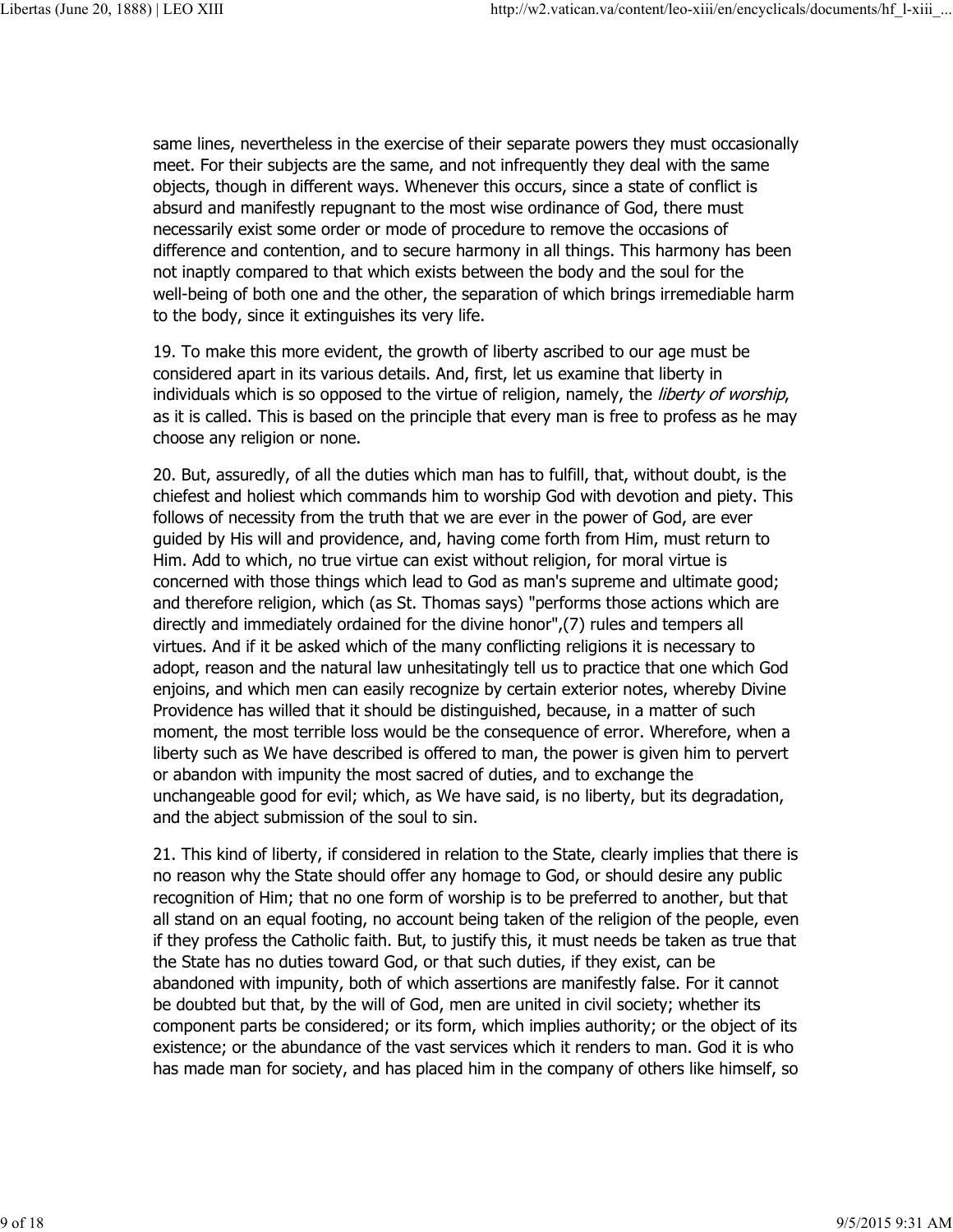that what was wanting to his nature, and beyond his attainment if left to his own resources, he might obtain by association with others. Wherefore, civil society must acknowledge God as its Founder and Parent, and must obey and reverence His power and authority. Justice therefore forbids, and reason itself forbids, the State to be godless; or to adopt a line of action which would end in godlessness-namely, to treat the various religions (as they call them) alike, and to bestow upon them promiscuously equal rights and privileges. Since, then, the profession of one religion is necessary in the State, that religion must be professed which alone is true, and which can be recognized without difficulty, especially in Catholic States, because the marks of truth are, as it were, engravers upon it. This religion, therefore, the rulers of the State must preserve and protect, if they would provide - as they should do - with prudence and usefulness for the good of the community. For public authority exists for the welfare of those whom it governs; and, although its proximate end is to lead men to the prosperity found in this life, yet, in so doing, it ought not to diminish, but rather to increase, man's capability of attaining to the supreme good in which his everlasting happiness consists: which never can be attained if religion be disregarded.

22. All this, however, We have explained more fully elsewhere. We now only wish to add the remark that liberty of so false a nature is greatly hurtful to the true liberty of both rulers and their subjects. Religion, of its essence, is wonderfully helpful to the State. For, since it derives the prime origin of all power directly from God Himself, with grave authority it charges rulers to be mindful of their duty, to govern without injustice or severity, to rule their people kindly and with almost paternal charity; it admonishes subjects to be obedient to lawful authority, as to the ministers of God; and it binds them to their rulers, not merely by obedience, but by reverence and affection, forbidding all seditious and venturesome enterprises calculated to disturb public order and tranquillity, and cause greater restrictions to be put upon the liberty of the people. We need not mention how greatly religion conduces to pure morals, and pure morals to liberty. Reason shows, and history confirms the fact, that the higher the morality of States; the greater are the liberty and wealth and power which they enjoy.

23. We must now consider briefly liberty of speech, and liberty of the press. It is hardly necessary to say that there can be no such right as this, if it be not used in moderation, and if it pass beyond the bounds and end of all true liberty. For right is a moral power which - as We have before said and must again and again repeat - it is absurd to suppose that nature has accorded indifferently to truth and falsehood, to justice and injustice. Men have a right freely and prudently to propagate throughout the State what things soever are true and honorable, so that as many as possible may possess them; but lying opinions, than which no mental plague is greater, and vices which corrupt the heart and moral life should be diligently repressed by public authority, lest they insidiously work the ruin of the State. The excesses of an unbridled intellect, which unfailingly end in the oppression of the untutored multitude, are no less rightly controlled by the authority of the law than are the injuries inflicted by violence upon the weak. And this all the more surely, because by far the greater part of the community is either absolutely unable, or able only with great difficulty, to escape from illusions and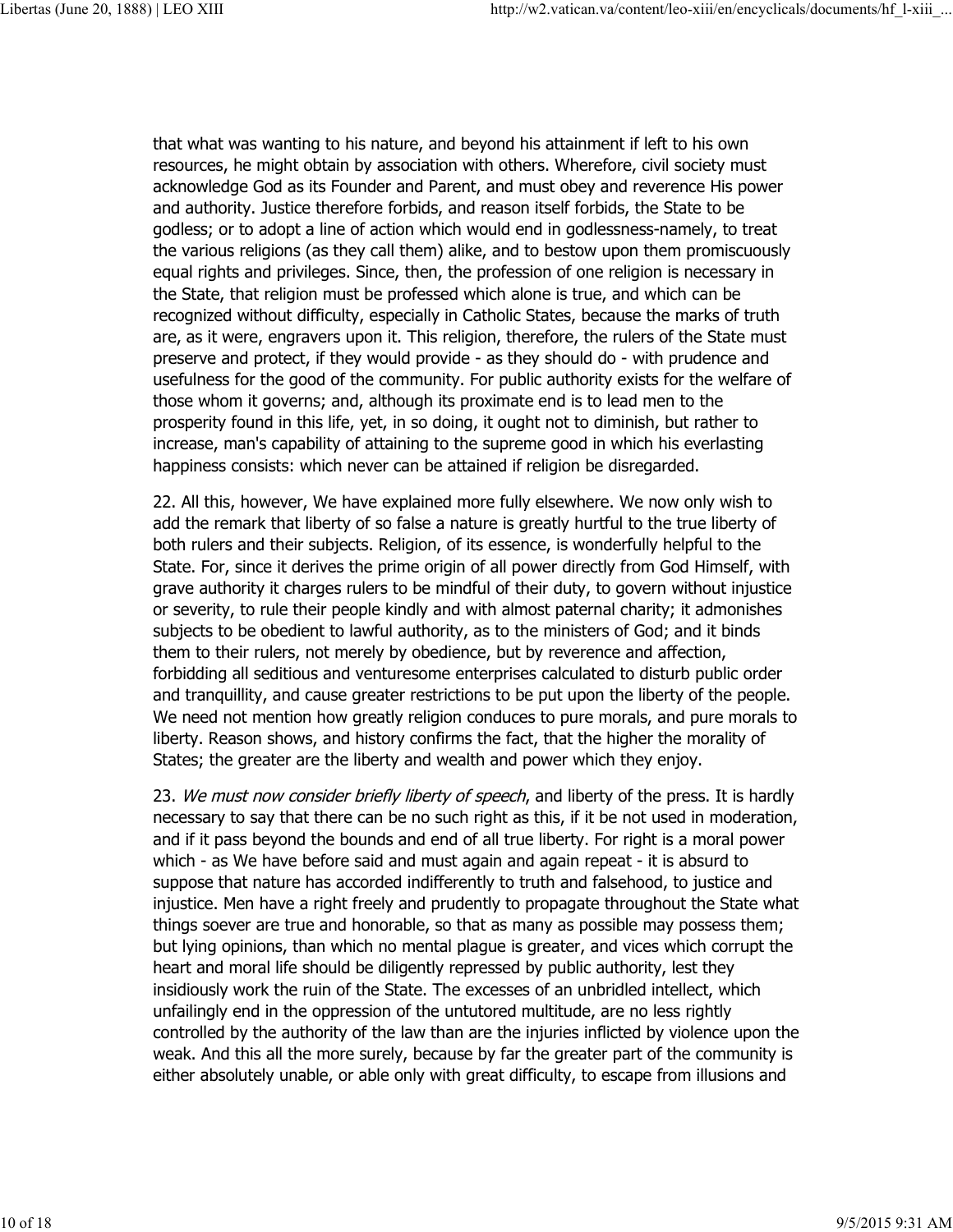deceitful subtleties, especially such as flatter the passions. If unbridled license of speech and of writing be granted to all, nothing will remain sacred and inviolate; even the highest and truest mandates of natures, justly held to be the common and noblest heritage of the human race, will not be spared. Thus, truth being gradually obscured by darkness, pernicious and manifold error, as too often happens, will easily prevail. Thus, too, license will gain what liberty loses; for liberty will ever be more free and secure in proportion as license is kept in fuller restraint. In regard, however, to all matter of opinion which God leaves to man's free discussion, full liberty of thought and of speech is naturally within the right of everyone; for such liberty never leads men to suppress the truth, but often to discover it and make it known.

24. A like judgment must be passed upon what is called liberty of teaching. There can be no doubt that truth alone should imbue the minds of men, for in it are found the well-being, the end, and the perfection of every intelligent nature; and therefore nothing but truth should be taught both to the ignorant and to the educated, so as to bring knowledge to those who have it not, and to preserve it in those who possess it. For this reason it is plainly the duty of all who teach to banish error from the mind, and by sure safeguards to close the entry to all false convictions. From this it follows, as is evident, that the liberty of which We have been speaking is greatly opposed to reason, and tends absolutely to pervert men's minds, in as much as it claims for itself the right of teaching whatever it pleases - a liberty which the State cannot grant without failing in its duty. And the more so because the authority of teachers has great weight with their hearers, who can rarely decide for themselves as to the truth or falsehood of the instruction given to them.

25. Wherefore, this liberty, also, in order that it may deserve the name, must be kept within certain limits, lest the office of teaching be turned with impunity into an instrument of corruption. Now, truth, which should be the only subject matter of those who teach, is of two kinds: natural and supernatural. Of natural truths, such as the principles of nature and whatever is derived from them immediately by our reason, there is a kind of common patrimony in the human race. On this, as on a firm basis, morality, justice, religion, and the very bonds of human society rest: and to allow people to go unharmed who violate or destroy it would be most impious, most foolish, and most inhuman.

26. But with no less religious care must we preserve that great and sacred treasure of the truths which God Himself has taught us. By many and convincing arguments, often used by defenders of Christianity, certain leading truths have been laid down: namely, that some things have been revealed by God; that the only-begotten Son of God was made flesh, to bear witness to the truth; that a perfect society was founded by Him the Church, namely, of which He is the head, and with which He has promised to abide till the end of the world. To this society He entrusted all the truths which He had taught, in order that it might keep and guard them and with lawful authority explain them; and at the same time He commanded all nations to hear the voice of the Church, as if it were His own, threatening those who would nor hear it with everlasting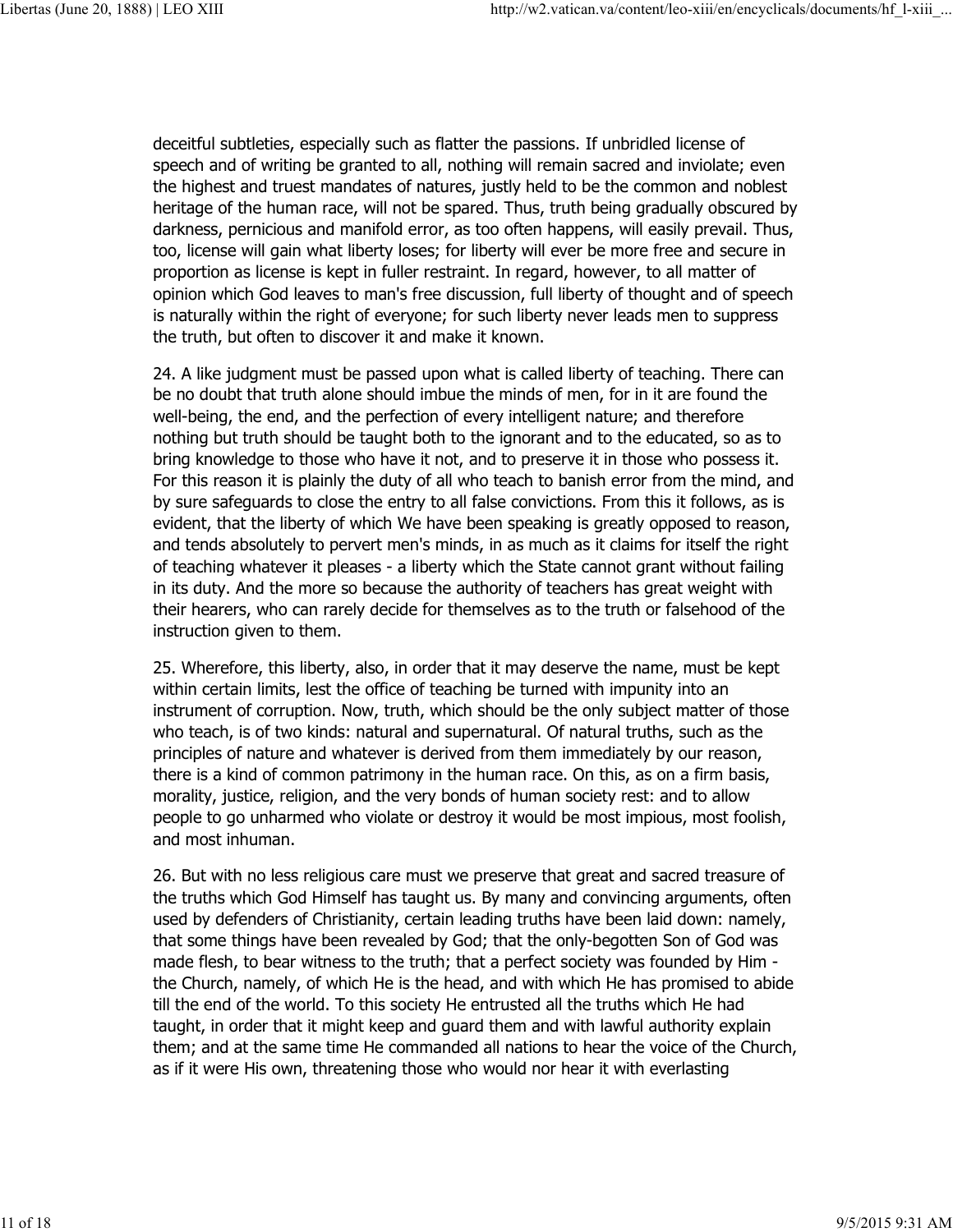perdition. Thus, it is manifest that man's best and surest teacher is God, the Source and Principle of all truth; and the only-begotten Son, who is in the bosom of the Father, the Way, the Truth, and the Life, the true Light which enlightens every man, and to whose teaching all must submit: "And they shall all be taught of God."(8)

27. In faith and in the teaching of morality, God Himself made the Church a partaker of His divine authority, and through His heavenly gift she cannot be deceived. She is therefore the greatest and most reliable teacher of mankind, and in her swells an inviolable right to teach them. Sustained by the truth received from her divine Founder, the Church has ever sought to fulfill holily the mission entrusted to her by God; unconquered by the difficulties on all sides surrounding her, she has never ceased to assert her liberty of teaching, and in this way the wretched superstition of paganism being dispelled, the wide world was renewed unto Christian wisdom. Now, reason itself clearly teaches that the truths of divine revelation and those of nature cannot really be opposed to one another, and that whatever is at variance with them must necessarily be false. Therefore, the divine teaching of the Church, so far from being an obstacle to the pursuit of learning and the progress of science, or in any way retarding the advance of civilization, in reality brings to them the sure guidance of shining light. And for the same reason it is of no small advantage for the perfecting of human liberty, since our Saviour Jesus Christ has said that by truth is man made free: "You shall know the truth, and the truth shall make you free."(9) Therefore, there is no reason why genuine liberty should grow indignant, or true science feel aggrieved, at having to bear the just and necessary restraint of laws by which, in the judgment of the Church and of reason itself, human teaching has to be controlled.

28, The Church, indeed - as facts have everywhere proved - looks chiefly and above all to the defense of the Christian faith, while careful at the same time to foster and promote every kind of human learning. For learning is in itself good, and praiseworthy, and desirable; and further, all erudition which is the outgrowth of sound reason, and in conformity with the truth of things, serves not a little to confirm what we believe on the authority of God. The Church, truly, to our great benefit, has carefully preserved the monuments of ancient wisdom; has opened everywhere homes of science, and has urged on intellectual progress by fostering most diligently the arts by which the culture of our age is so much advanced. Lastly, we must not forget that a vast field lies freely open to man's industry and genius, containing all those things which have no necessary connection with Christian faith and morals, or as to which the Church, exercising no authority, leaves the judgment of the learned free and unconstrained.

29. From all this may be understood the nature and character of that liberty which the followers of liberalism so eagerly advocate and proclaim. On the one hand, they demand for themselves and for the State a license which opens the way to every perversity of opinion; and on the other, they hamper the Church in divers ways, restricting her liberty within narrowest limits, although from her teaching not only is there nothing to be feared, but in every respect very much to be gained.

30. Another liberty is widely advocated, namely, *liberty of conscience*. If by this is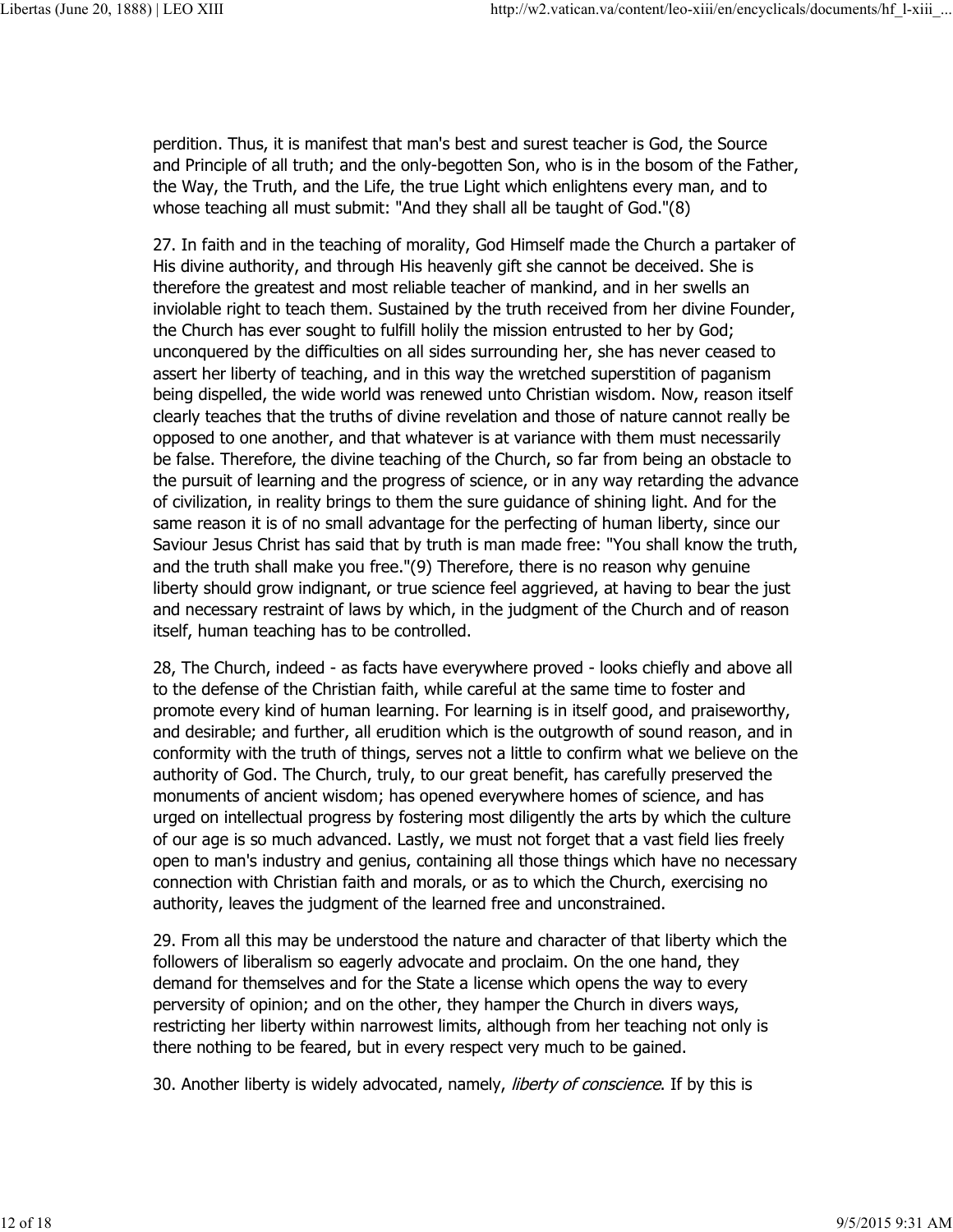meant that everyone may, as he chooses, worship God or not, it is sufficiently refuted by the arguments already adduced. But it may also be taken to mean that every man in the State may follow the will of God and, from a consciousness of duty and free from every obstacle, obey His commands. This, indeed, is true liberty, a liberty worthy of the sons of God, which nobly maintains the dignity of man and is stronger than all violence or wrong - a liberty which the Church has always desired and held most dear. This is the kind of liberty the Apostles claimed for themselves with intrepid constancy, which the apologists of Christianity confirmed by their writings, and which the martyrs in vast numbers consecrated by their blood. And deservedly so; for this Christian liberty bears witness to the absolute and most just dominion of God over man, and to the chief and supreme duty of man toward God. It has nothing in common with a seditious and rebellious mind; and in no title derogates from obedience to public authority; for the right to command and to require obedience exists only so far as it is in accordance with the authority of God, and is within the measure that He has laid down. But when anything is commanded which is plainly at variance with the will of God, there is a wide departure from this divinely constituted order, and at the same time a direct conflict with divine authority; therefore, it is right not to obey.

31. By the patrons of liberalism, however, who make the State absolute and omnipotent, and proclaim that man should live altogether independently of God, the liberty of which We speak, which goes hand in hand with virtue and religion, is not admitted; and whatever is done for its preservation is accounted an injury and an offense against the State. Indeed, if what they say were really true, there would be no tyranny, no matter how monstrous, which we should not be bound to endure and submit to.

32. The Church most earnestly desires that the Christian teaching, of which We have given an outline, should penetrate every rank of society in reality and in practice; for it would be of the greatest efficacy in healing the evils of our day, which are neither few nor slight, and are the off spring in great part of the false liberty which is so much extolled, and in which the germs of safety and glory were supposed to be contained. The hope has been disappointed by the result. The fruit, instead of being sweet and wholesome, has proved cankered and bitter. If, then, a remedy is desired, let it be sought for in a restoration of sound doctrine, from which alone the preservation of order and, as a consequence, the defense of true liberty can be confidently expected.

33. Yet, with the discernment of a true mother, the Church weighs the great burden of human weakness, and well knows the course down which the minds and actions of men are in this our age being borne. For this reason, while not conceding any right to anything save what is true and honest, she does not forbid public authority to tolerate what is at variance with truth and justice, for the sake of avoiding some greater evil, or of obtaining or preserving some greater good. God Himself in His providence, though infinitely good and powerful, permits evil to exist in the world, partly that greater good may not be impeded, and partly that greater evil may not ensue. In the government of States it is not forbidden to imitate the Ruler of the world; and, as the authority of man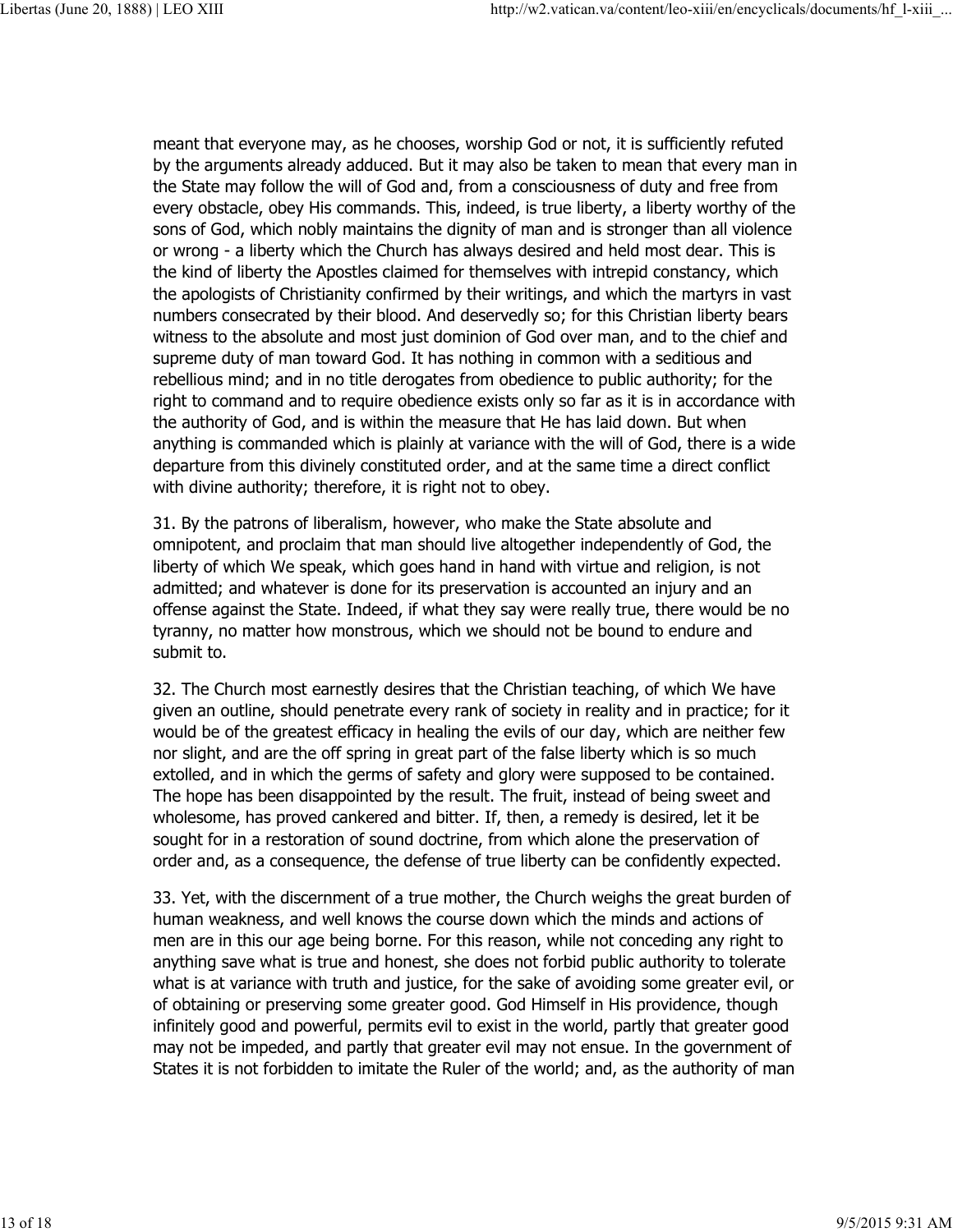is powerless to prevent every evil, it has (as St. Augustine says) to overlook and leave unpunished many things which are punished, and rightly, by Divine Providence.(10) But if, in such circumstances, for the sake of the common good (and this is the only legitimate reason), human law may or even should tolerate evil, it may not and should not approve or desire evil for its own sake; for evil of itself, being a privation of good, is opposed to the common welfare which every legislator is bound to desire and defend to the best of his ability. In this, human law must endeavor to imitate God, who, as St. Thomas teaches, in allowing evil to exist in the world, "neither wills evil to be done, nor wills it not to be done, but wills only to permit it to be done; and this is good."(11) This saying of the Angelic Doctor contains briefly the whole doctrine of the permission of evil.

34. But, to judge aright, we must acknowledge that, the more a State is driven to tolerate evil, the further is it from perfection; and that the tolerance of evil which is dictated by political prudence should be strictly confined to the limits which its justifying cause, the public welfare, requires. Wherefore, if such tolerance would be injurious to the public welfare, and entail greater evils on the State, it would not be lawful; for in such case the motive of good is wanting. And although in the extraordinary condition of these times the Church usually acquiesces in certain modern liberties, not because she prefers them in themselves, but because she judges it expedient to permit them, she would in happier times exercise her own liberty; and, by persuasion, exhortation, and entreaty would endeavor, as she is bound, to fulfill the duty assigned to her by God of providing for the eternal salvation of mankind. One thing, however, remains always true - that the liberty which is claimed for all to do all things is not, as We have often said, of itself desirable, inasmuch as it is contrary to reason that error and truth should have equal rights.

35. And as to *tolerance*, it is surprising how far removed from the equity and prudence of the Church are those who profess what is called liberalism. For, in allowing that boundless license of which We have spoken, they exceed all limits, and end at last by making no apparent distinction between truth and error, honesty and dishonesty. And because the Church, the pillar and ground of truth, and the unerring teacher of morals, is forced utterly to reprobate and condemn tolerance of such an abandoned and criminal character, they calumniate her as being wanting in patience and gentleness, and thus fail to see that, in so doing, they impute to her as a fault what is in reality a matter for commendation. But, in spite of all this show of tolerance, it very often happens that, while they profess themselves ready to lavish liberty on all in the greatest profusion, they are utterly intolerant toward the Catholic Church, by refusing to allow her the liberty of being herself free.

36. And now to reduce for clearness' sake to its principal heads all that has been set forth with its immediate conclusions, the summing up in this briefly: that man, by a necessity of his nature, is wholly subject to the most faithful and ever-enduring power of God; and that, as a consequence, any liberty, except that which consists in submission to God and in subjection to His will, is unintelligible. To deny the existence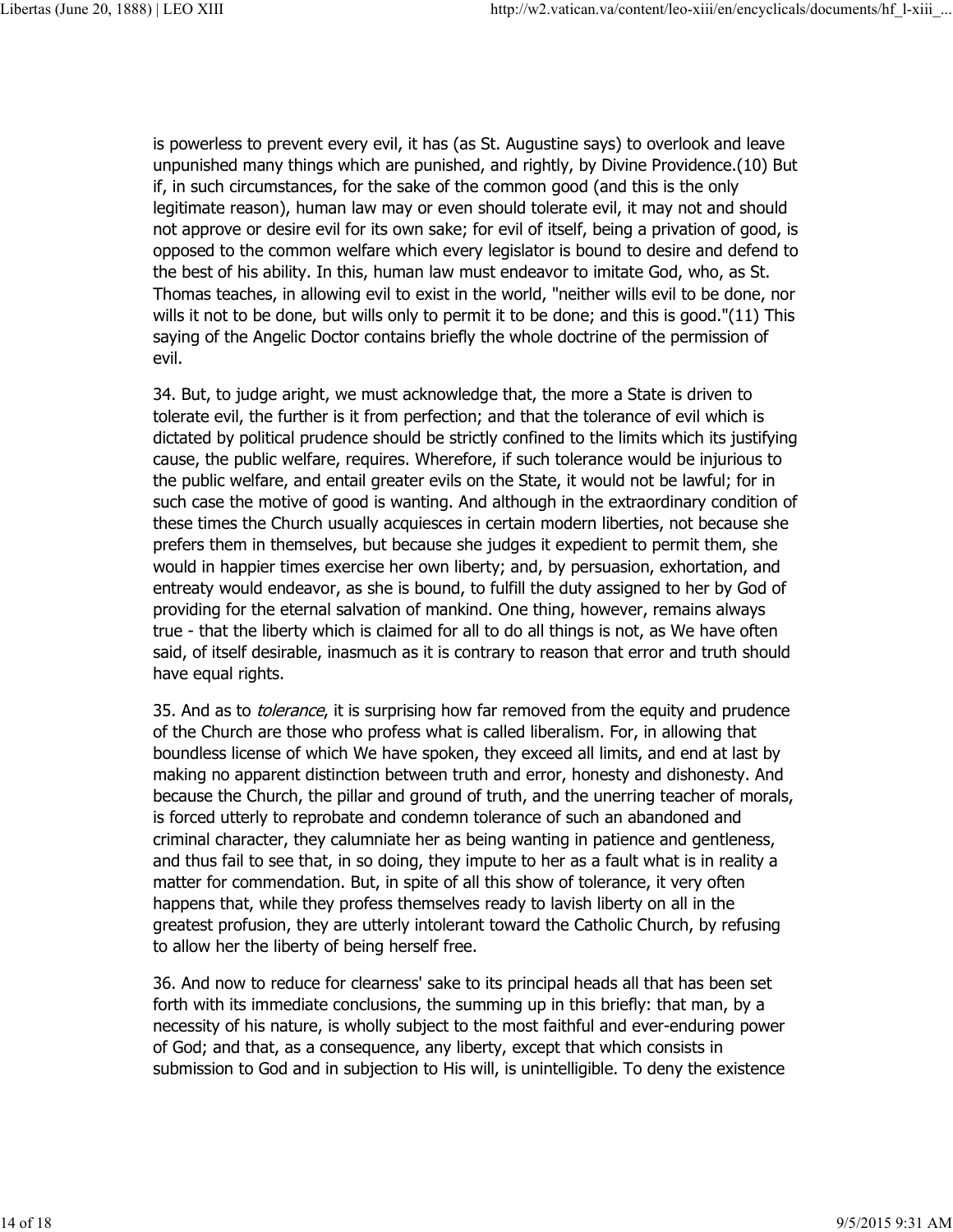of this authority in God, or to refuse to submit to it, means to act, not as a free man, but as one who treasonably abuses his liberty; and in such a disposition of mind the chief and deadly vice of liberalism essentially consists. The form, however, of the sin is manifold; for in more ways and degrees than one can the will depart from the obedience which is due to God or to those who share the divine power.

37. For, to reject the supreme authority to God, and to cast off all obedience to Him in public matters, or even in private and domestic affairs, is the greatest perversion of liberty and the worst kind of liberalism; and what We have said must be understood to apply to this alone in its fullest sense.

38. Next comes the system of those who admit indeed the duty of submitting to God, the Creator and Ruler of the world, inasmuch as all nature is dependent on His will, but who boldly reject all laws of faith and morals which are above natural reason, but are revealed by the authority of God; or who at least impudently assert that there is no reason why regard should be paid to these laws, at any rate publicly, by the State. How mistaken these men also are, and how inconsistent, we have seen above. From this teaching, as from its source and principle, flows that fatal principle of the separation of Church and State; whereas it is, on the contrary, clear that the two powers, though dissimilar in functions and unequal in degree, ought nevertheless to live in concord, by harmony in their action and the faithful discharge of their respective duties.

39. But this teaching is understood in two ways. Many wish the State to be separated from the Church wholly and entirely, so that with regard to every right of human society, in institutions, customs, and laws, the offices of State, and the education of youth, they would pay no more regard to the Church than if she did not exist; and, at most, would allow the citizens individually to attend to their religion in private if so minded. Against such as these, all the arguments by which We disprove the principle of separation of Church and State are conclusive; with this super-added, that it is absurd the citizen should respect the Church, while the State may hold her in contempt.

40. Others oppose not the existence of the Church, nor indeed could they; yet they despoil her of the nature and rights of a perfect society, and maintain that it does not belong to her to legislate, to judge, or to punish, but only to exhort, to advise, and to rule her subjects in accordance with their own consent and will. By such opinion they pervert the nature of this divine society, and attenuate and narrow its authority, its office of teacher, and its whole efficiency; and at the same time they aggrandize the power of the civil government to such extent as to subject the Church of God to the empire and sway of the State, like any voluntary association of citizens. To refute completely such teaching, the arguments often used by the defenders of Christianity, and set forth by Us, especially in the encyclical letter Immortale Dei,(12) are of great avail; for by those arguments it is proved that, by a divine provision, all the rights which essentially belong to a society that is legitimate, supreme, and perfect in all its parts exist in the Church.

41. Lastly, there remain those who, while they do not approve the separation of Church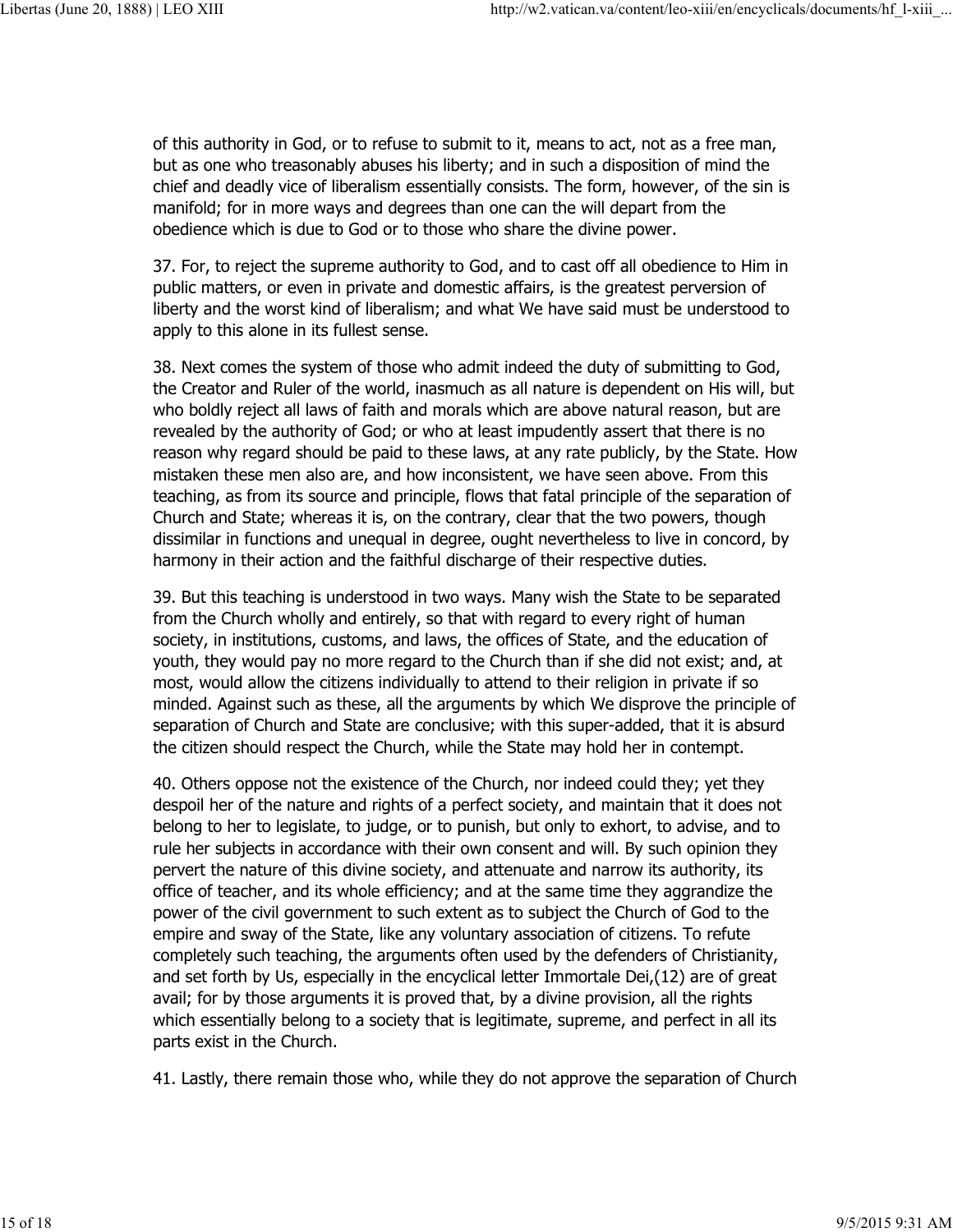and State, think nevertheless that the Church ought to adapt herself to the times and conform to what is required by the modern system of government. Such an opinion is sound, if it is to be understood of some equitable adjustment consistent with truth and justice; in so far, namely, that the Church, in the hope of some great good, may show herself indulgent, and may conform to the times in so far as her sacred office permits. But it is not so in regard to practices and doctrines which a perversion of morals and a warped judgment have unlawfully introduced. Religion, truth, and justice must ever be maintained; and, as God has intrusted these great and sacred matters to her office as to dissemble in regard to what is false or unjust, or to connive at what is hurtful to religion.

42. From what has been said it follows that it is quite unlawful to demand, to defend, or to grant unconditional freedom of thought, of speech, or writing, or of worship, as if these were so many rights given by nature to man. For, if nature had really granted them, it would be lawful to refuse obedience to God, and there would be no restraint on human liberty. It likewise follows that freedom in these things may be tolerated wherever there is just cause, but only with such moderation as will prevent its degenerating into license and excess. And, where such liberties are in use, men should employ them in doing good, and should estimate them as the Church does; for liberty is to be regarded as legitimate in so far only as it affords greater facility for doing good, but no farther.

43. Whenever there exists, or there is reason to fear, an unjust oppression of the people on the one hand, or a deprivation of the liberty of the Church on the other, it is lawful to seek for such a change of government as will bring about due liberty of action. In such case, an excessive and vicious liberty is not sought, but only some relief, for the common welfare, in order that, while license for evil is allowed by the State, the power of doing good may not be hindered.

44. Again, it is not of itself wrong to prefer a democratic form of government, if only the Catholic doctrine be maintained as to the origin and exercise of power. Of the various forms of government, the Church does not reject any that are fitted to procure the welfare of the subject; she wishes only - and this nature itself requires - that they should be constituted without involving wrong to any one, and especially without violating the rights of the Church.

45. Unless it be otherwise determined, by reason of some exceptional condition of things, it is expedient to take part in the administration of public affairs. And the Church approves of every one devoting his services to the common good, and doing all that he can for the defense, preservation, and prosperity of his country.

46. Neither does the Church condemn those who, if it can be done without violation of justice, wish to make their country independent of any foreign or despotic power. Nor does she blame those who wish to assign to the State the power of self-government, and to its citizens the greatest possible measure of prosperity. The Church has always most faithfully fostered civil liberty, and this was seen especially in Italy, in the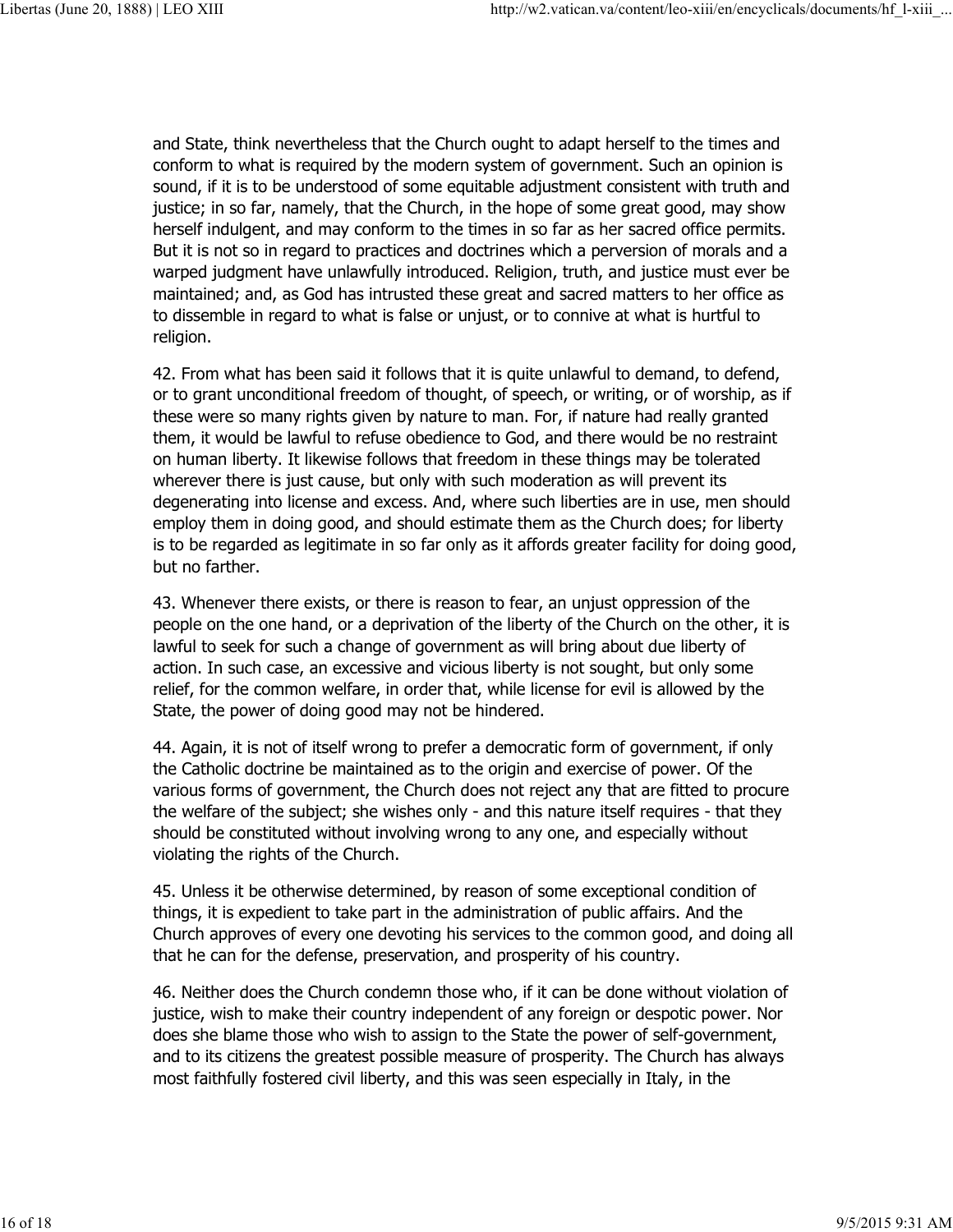municipal prosperity, and wealth, and glory which were obtained at a time when the salutary power of the Church has spread, without opposition, to all parts of the State.

47. These things, venerable brothers, which, under the guidance of faith and reason, in the discharge of Our Apostolic office, We have now delivered to you, We hope, especially by your cooperation with Us, will be useful unto very many. In lowliness of heart We raise Our eyes in supplication to God, and earnestly beseech Him to shed mercifully the light of His wisdom and of His counsel upon men, so that, strengthened by these heavenly gifts, they may in matters of such moment discern what is true, and may afterwards, in public and private at all times and with unshaken constancy, live in accordance with the truth. As a pledge of these heavenly gifts, and in witness of Our good will to you, venerable brothers, and to the clergy and people committed to each of you, We most lovingly grant in the Lord the apostolic benediction.

Given at St. Peter's in Rome, the twentieth day of June, 1888, the tenth year of Our Pontificate.

## **LEO XIII**

## REFERENCES:

- 1. Ecclus. 15:14.
- 2. See no. 93:37-38.
- 3. John 8:34.

4. Thomas Aquinas, On the Gospel of St. John, cap. viii, lect. 4, n. 3 (ed. Vives, Vol. 20 p. 95).

5. Augustine, De libero arbitrio, lib. I, cap. 6, n. 15 (PL 32, 1229).

- 6. Rom. 13:2.
- 7. Summa theologiae, IIa-IIae, q. lxxxi, a. 6. Answer.
- 8. John 6:45.
- 9. John 8:32.
- 10. Augustine, De libero arbitrio, lib. I, cap. 6, n. 14 (PL 32, 1228).
- 11. Summa theologiae, la, q. xix, a. 9, ad 3m.
- 12. See no. 93:8-11.

Copyright © Libreria Editrice Vaticana